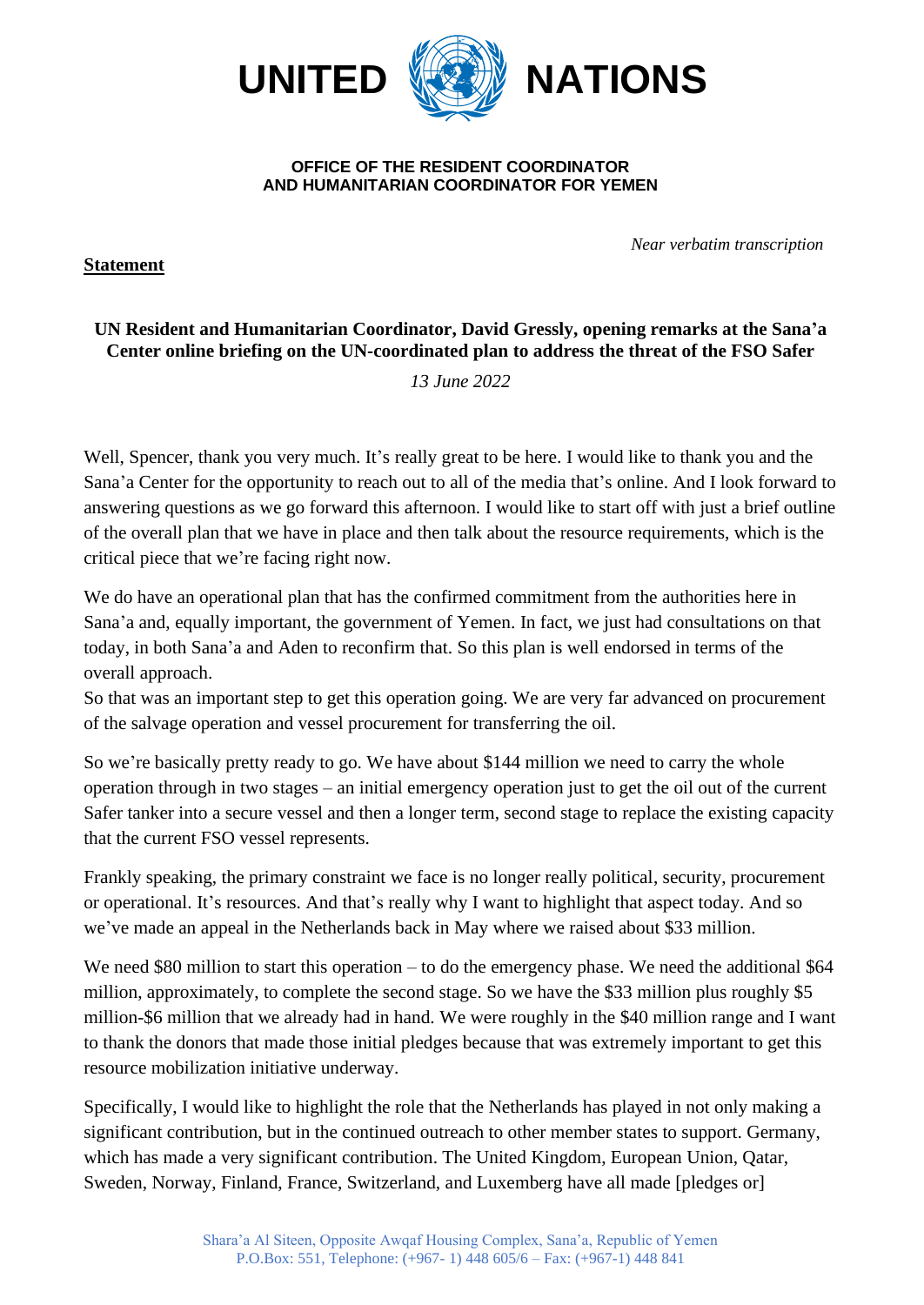contributions that have carried us to this point. And, most recently, both the United States as well as the Kingdom of Saudi Arabia have pledged an additional \$10 million each, which gets us to about the \$60 million threshold of the initial \$80 million that we need to raise to start the operation. Our discussions with other donors for the second stage are well underway. So we're optimistic that we'll raise the funding for both stages in an appropriate time. But let's focus on where we are today and how we can close the current gap. And that's really what I want to highlight because we're launching a social media fundraising campaign that will open tomorrow [14 June]. It's important that we get the word out to the public that we really need to get this funding going.

So, we do have for the [emergency operation] about a \$20 million gap and we really need to raise that as soon as possible. We're still in a good period for the operation, but by the time we get to October, November, the environment to carry out the operation becomes more difficult. More importantly, it's because of the nature of the winds and currents that increase the chances that this vessel, which is old and decaying, will break up. That would be the highest time of risk in in fact. So, we really want to get this going quickly.

We're trying to get to this \$80 million figure by the end of this month, it's doable, but it's going to take a push and that's why we're calling on the public to help us to cross the finish line to get that first \$80 million in place.

\$20 million is really not much when you look at the overall cost that this catastrophe would have. If indeed there were a spill, the estimates that we've received on the cleanup alone would be \$20 billion. A \$20 million additional investment today to save \$20 billion seems like a very easy business case to make. A return of \$1,000 on every dollar invested. But that \$20 billion is just the cleanup cost. It doesn't count the other costs that will affect the region.

The disruption to international shipping would have a major cost – costing huge amounts on a daily basis. We saw that with the recent incident of the Ever Given when it ran aground – how that impacted. That potential is there. If there's sufficient pollution in the shipping lanes that could have a significant impact. It will certainly have a significant impact on the ecosystems. The Red Sea is known for its pristine environments, which would no longer be pristine after such a spill. The reefs and the mangroves across the Red Sea could be affected. It might take as much as 25 years to restock the fisheries.

Any country along the Red Sea could be affected. It would depend on the currents and winds at the time of the spill. That would determine which countries, but that means all countries are currently at risk. Tourism on the Red Sea would be affected. Desalination plants would be affected. It would affect not only the Arabian peninsula coastline of the Sed Sea, but also the African coastline.

But of course, Yemen, currently in conflict, would be the most affected.

Fishing communities would be devastated with maybe as many as 200,000 jobs wiped out overnight. This industry supports over 2 million people, directly or indirectly. Whole families would be exposed to pollutants. Millions of people would be forced to breathe more polluted air. The ports of Hudeidah and Saleef would be closed. These are the ports that supply the majority of Yemenis with food, whether commercial or humanitarian assistance, but also fuel and other life-saving